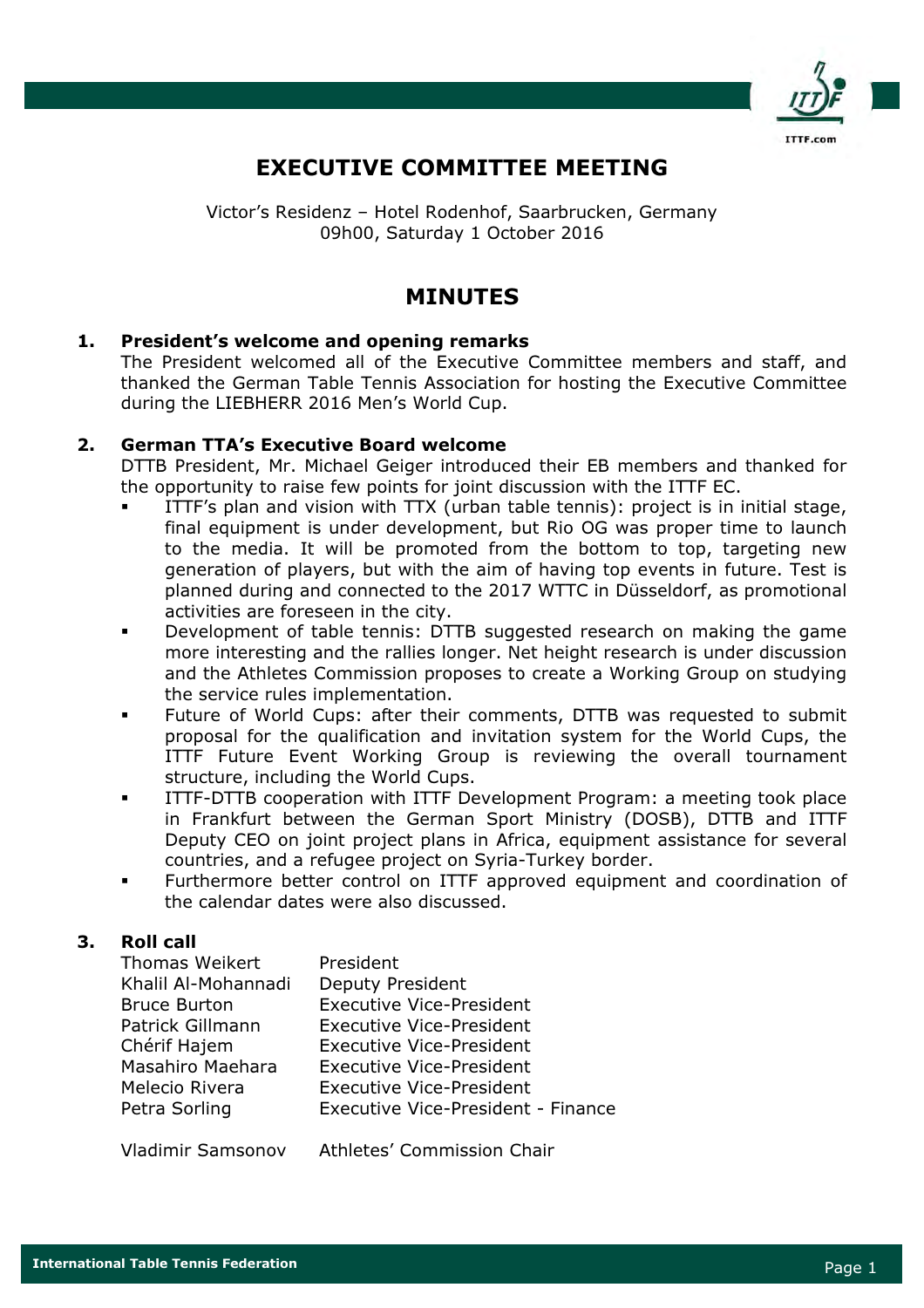

## In attendance

| Judit Faragó         | CEO                                             |
|----------------------|-------------------------------------------------|
| Glenn Tepper         | Deputy CEO                                      |
| Raul Calin           | Director (Operations & Olympic Games)           |
| Steve Dainton        | Director (Marketing)                            |
| Anders Thunström     | <b>TMS Managing Director</b>                    |
| Claudia Vatheuer     | Assistant to the President                      |
|                      |                                                 |
| Adham Sharara        | Chairman & Honorary President (Agenda item 8.1) |
| Christian Veronese   | Director (TMS) (Agenda item 8.1)                |
|                      |                                                 |
| Susanne Gantenbein   | Ernst & Young Tax Advisor (Agenda item 6.1.4)   |
| Prof. Dr. Anne Jakob | Legal Advisor (Agenda item 8.1)                 |
|                      |                                                 |

#### Absent with regrets

Shi Zhihao Executive Vice-President

## 4. Approval of the agenda

- The Executive Committee approved the agenda completing item 7.7 with:
- 2016 Men's and Women's World Cup

## 5. Minutes

5.1. Approval of the minutes of the previous meeting (5 August 2016)

The CEO apologized for sending the minutes from the last meeting late. The President gave the members 48 hours to give their comments. The CEO was requested to recruit an additional staff or external person to be minute-taker in the future.

(The minutes were approved and published without amendment on 5 October 2016.)

- 5.2. Business arising from the minutes not otherwise covered by the agenda:
	- There was no follow-up action after the discussion on eligibility rules at the previous meeting, as there was no decision taken in August.

#### 5.3. Report and review of tasks from past EC meetings

- There were three items completed, two in progress and five remaining at the time of the meeting.
- It was agreed that an "Action List" will replace the Task List, summarizing the main decisions, to be distributed 2 weeks latest after the meeting as of 2017.

# 6. Operations Program

- 6.1 Financial operations
	- 6.1.1 Audited Financial Statements
	- The 2015 Financial Statements were received from the auditor firm, Ernst & Young duly signed on 28 September, and ready for worldwide distribution.
	- The report was presented in USD.
	- The final figures were according to the ones projected earlier, the net profit for the period was USD 391,000.
	- Miscellaneous expenses to be specified in more details when the AFS will be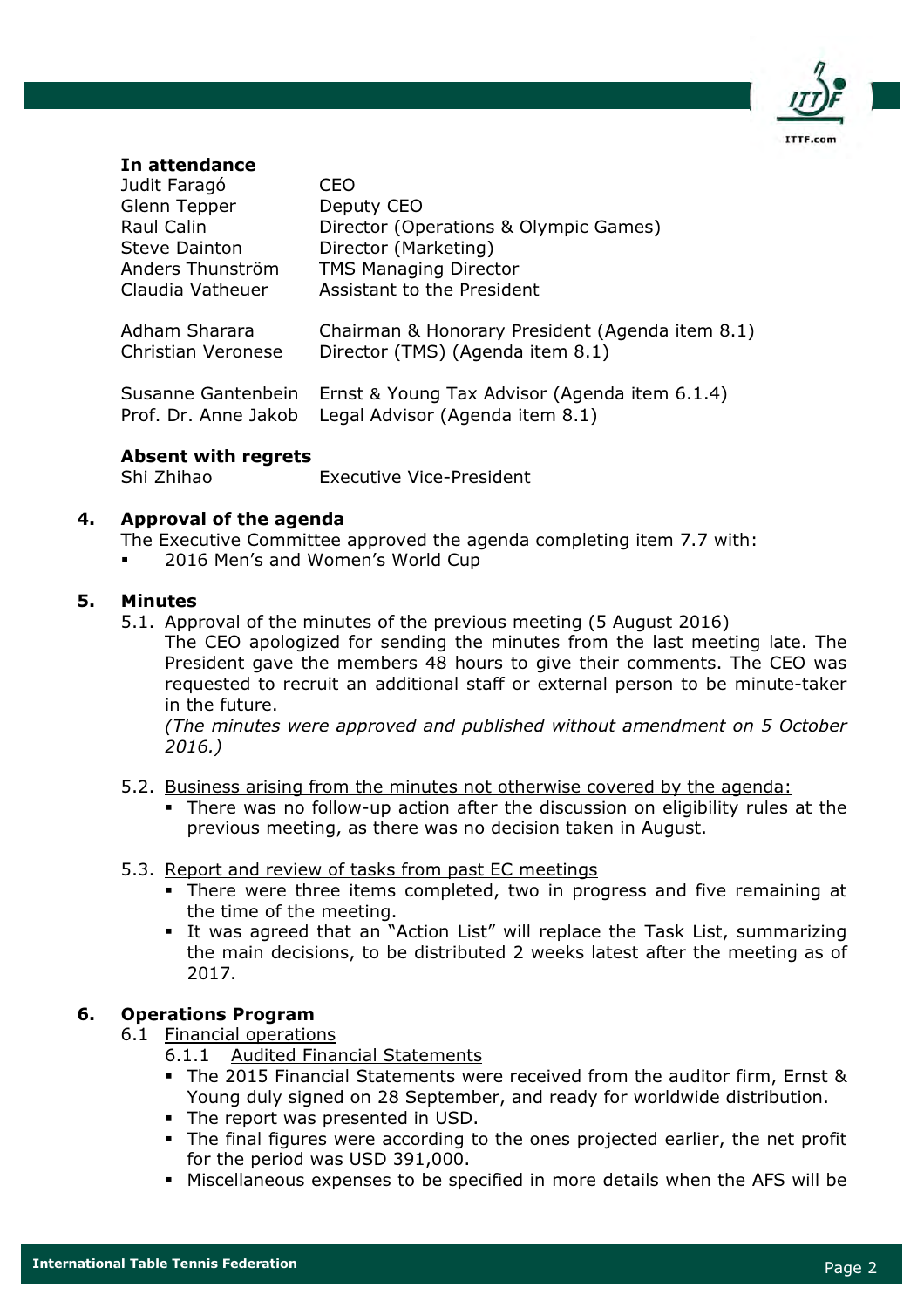

submitted to the AGM for approval.

 The detailed report was delayed due to new grouping in accounting, the EC expressed thanks to the Chairman, Adham Sharara, for his help in finalizing the report.

6.1.2 Olympic revenue: IOC was due to make the first part payment of USD 7,6 million of the IOC grant, minimum guaranteed 17,7 million. The second part is due at the end of 2016, the remaining smaller portion in 2017.

6.1.3 Internal financial policy implementation: the President referred to few recent cases with excessive travel expenses, as a result of late bookings and of high airfares to Rio in Olympic period. It was agreed that under good governance EC members could ask for assistance from the Director of Operations in booking the best flight options, or exercise better travel planning. On the other hand it was requested to make the meeting schedule well in advance or to consider to replace the personal attendance with online meetings in few cases.

## 6.1.4 Tax assessment by Ernst & Young: deferred to item 8.1

- 6.2 Governance and integrity
	- 6.2.1 Code of Ethics and Code of Prevention of Manipulation
	- As requested by the BoD, which gave the mandate to the EC, the draft version was submitted for consideration.
	- The EC thanked Sara Sutcliffe (TT England CEO) for her help in editing and providing input to the draft.
	- Bruce Burton (ITTF EVP) presented the concept and the key notes on each chapter, and explained that the document with this content (consistent with the IOC codes) could be approved in principle by the EC, but could not be implemented for the reason that there are several points conflicting with the ITTF constitution, and that the Ethics Commission has to be established by the ITTF BoD, so he proposed to follow the constitutional procedure and steps.
	- Furthermore it was recommended to further refining some sections, which are very restrictive in the IOC code, and should not be the same by all means for the ITTF beside granting equal chances to candidates for instance in terms of elections.

# 1-EC-10-2016

The Executive Committee resolved to approve "in principle" the Code of Ethics and Compliance and the Code of Prevention of Manipulation of Competitions, and agreed on the following process:

- a) EC members were requested to give their final input by 20 October 2016.
- b) Final version to be forwarded to the ITTF Rules Committee Chair to review parts affecting the ITTF Constitution, to list them, and to present them as "propositions" to the 2017 AGM.
- c) Final version to be submitted to the 2017 AGM as a resolution for approval.
- d) After the AGM's approval, the ITTF Board of Directors appoints the Ethics Commission.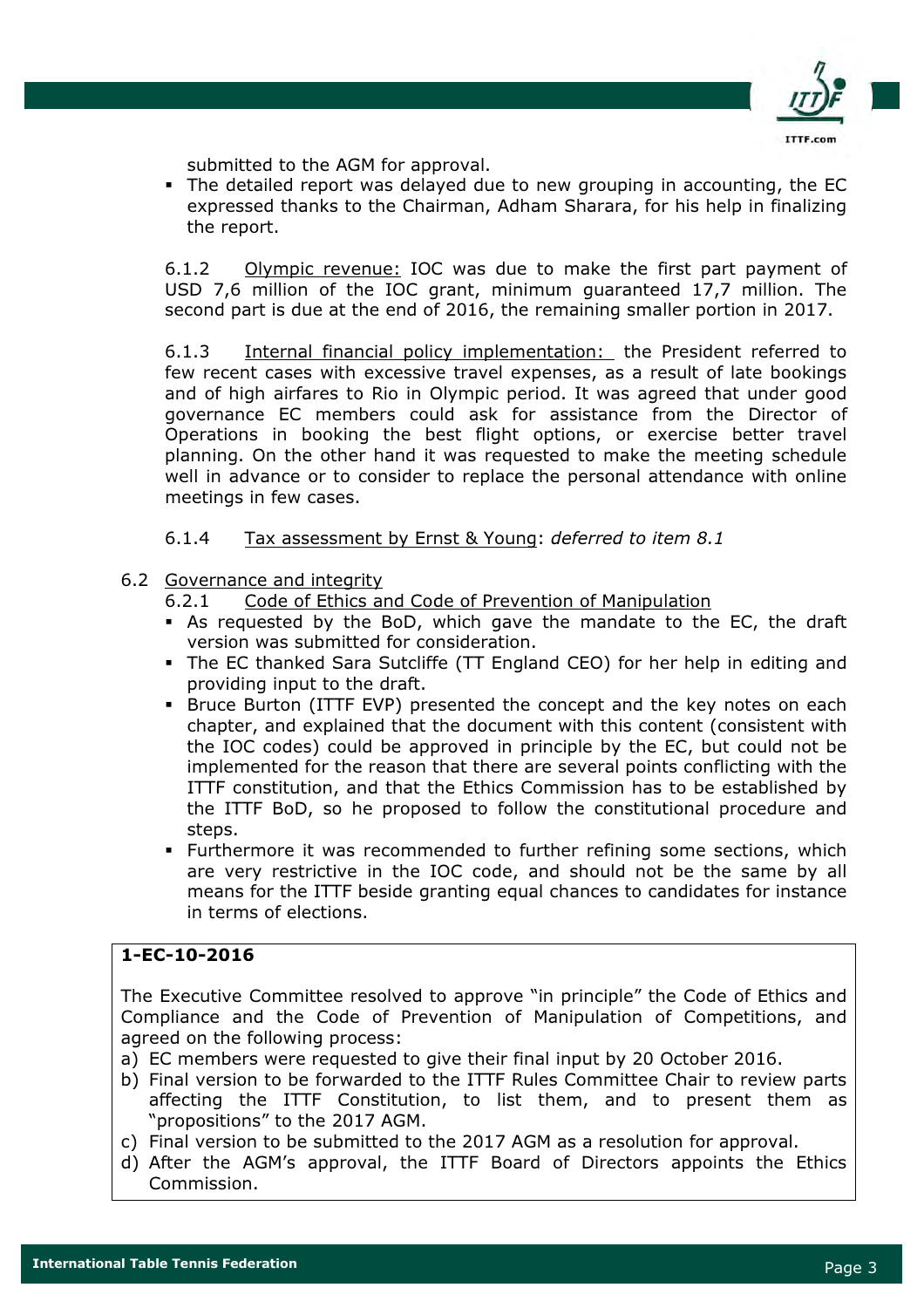

The President informed the EC, that he would announce officially his Presidential Candidacy during the LIEBHERR 2016 Men's World Cup in Germany.

> 6.2.2 Terms of Reference for Committees: the CEO and the Director of Operations work on submitting the updated ToRs for approval before the nomination process starts for committees. Changes are expected in few bodies, based on latest developments related to para division to be transformed into a committee, and the continental representation for junior activities.

- 6.3 Merit Award applications: the Director of Operations informed the EC that the application call would be sent out to the National Associations with the same criteria as for 2016, and the EC would make the decision at its first meeting in 2017. It was recommended that in the future PAC member position would also give points for the award criteria.
- 6.4 Membership recognition issues
	- **Kenya** After the Rio Olympics, NOCK was disbanded by the government, alleging mismanagement with responsibility passed to Sports Kenya to arrange a new constitution and elections. IOC has concerns over government interference and are investigating.
	- **Uganda** Long running battle between NOC supported National Association (NA) and National Sports Council (government) supported National Association. NOC supported NA won a court case in June, but both groups continued to correspond. It was agreed by all parties that elections would be held after the Olympics. BoD member Tom Kiggundu is monitoring on behalf of ITTF and ATTF.
	- **Iran** IOC has asked all IFs to monitor the election processes and statutes of Iran NAs. The election process was fine. ITTF have asked Iran for copy of the statutes.
	- **Egypt** There has been issues relating to government interference in the NOC dating from 2014. IOC asked IFs to check the revised statutes of their NAs. ETTF provided the revised NA statutes to ITTF in September and with some small additions they were approved and in accordance with ITTF and IOC regulations.
- 6.5 Equipment infractions LARC October 2016
	- The Equipment Committee presented 3 cases of infringement of certain references of the Technical Leaflet T4 (illegal actions on racket coverings), and requested withdrawal of approval or authorization.
	- The EC decided by correspondence about each case on 27 September in order that the LARC 2016B could be published on time on  $1<sup>st</sup>$  October.

# 2-EC-10-2016

The Executive Committee ratified its decision of 27th September 2016 as follows for the 3 cases:

a) All offended racket covering names and numbers were barred from authorization.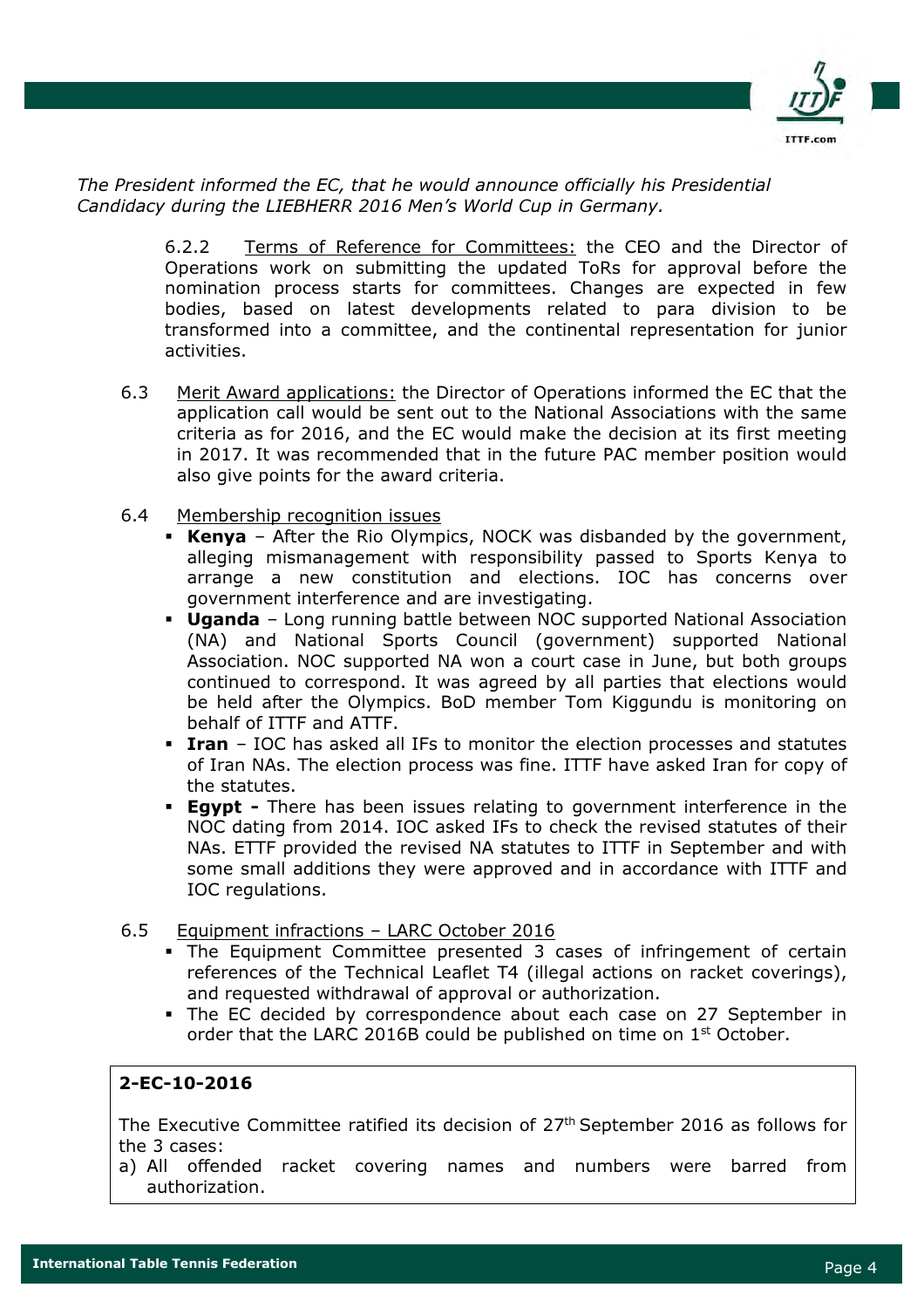

- b) All offended racket coverings were removed from the LARC until they pass the tests and not be allowed to have simplified procedures for one year.
- c) The two offended racket coverings names and numbers were barred from authorization, and to monitor correction for the two racket coverings with same name but different branding area.

### 7. Competition Program

- 7.1 Report on Rio 2016 Olympic and Paralympic Games IOC debriefing review and assessment of Rio 2016 Olympic Games is based on a questionnaire jointly developed by IOC and ASOIF. The Post-Games IF Debrief Report will be discussed with all Summer IFs on 21<sup>st</sup> October in Lausanne.
- 7.2 Future Event Working Group update was provided by the Marketing Director.
	- The external consultant, Deloitte LLP will submit their study with proposals after two meetings with the WG and after collecting data related to the ITTF competition structure.
	- Upon receiving the proposal for future competition concept, the financial implications have to be checked carefully.
	- The WG made two decisions at its last meeting in Rio: that there would be no overall structure change before 2020, and the WG recommends to maintain the ITTF BoD decision to have 72 men and 72 women teams at the 2018 World Team Championships.
- 7.3 Ranking Working Group update was provided by the President.
	- The new system was agreed by the group in principle with targeted starting date of January 2018.
	- There will be only bonus points based on the position reached, and with different weightings of the various events.
	- From January 2017 a test version will be running and published parallel with the official one, and this would be the base for the new ranking from 2018.
	- The special Team World Ranking is delayed for next year.
	- Detailed and final concept will be submitted to the next meeting.
- 7.4 2016 World Cadet Challenge and World Junior Championships update: for both top junior events the preparations were a bit delayed due to the busy working schedule of the Competition Manager in charge, related to his Olympic duties. Prospectus was published and last inspection took place and Junior Commissioners' invitations were sent out for the WJTTC in Cape Town.

#### 7.5 LIEBHERR 2017 World Championships update

7.5.1 Coordination visit: 8-member coordination group will travel to Düsseldorf right after the Men's World Cup under the leadership of the Deputy President, inspection visit and meeting will take place on 4-5 October.

7.5.2 Competition schedule and playing system: schedule is almost finalized, confirmation is needed from the Host Broadcaster before publishing. The playing system will have one change only according to the recent BoD decision to reduce the Mixed Doubles main draw to 64 places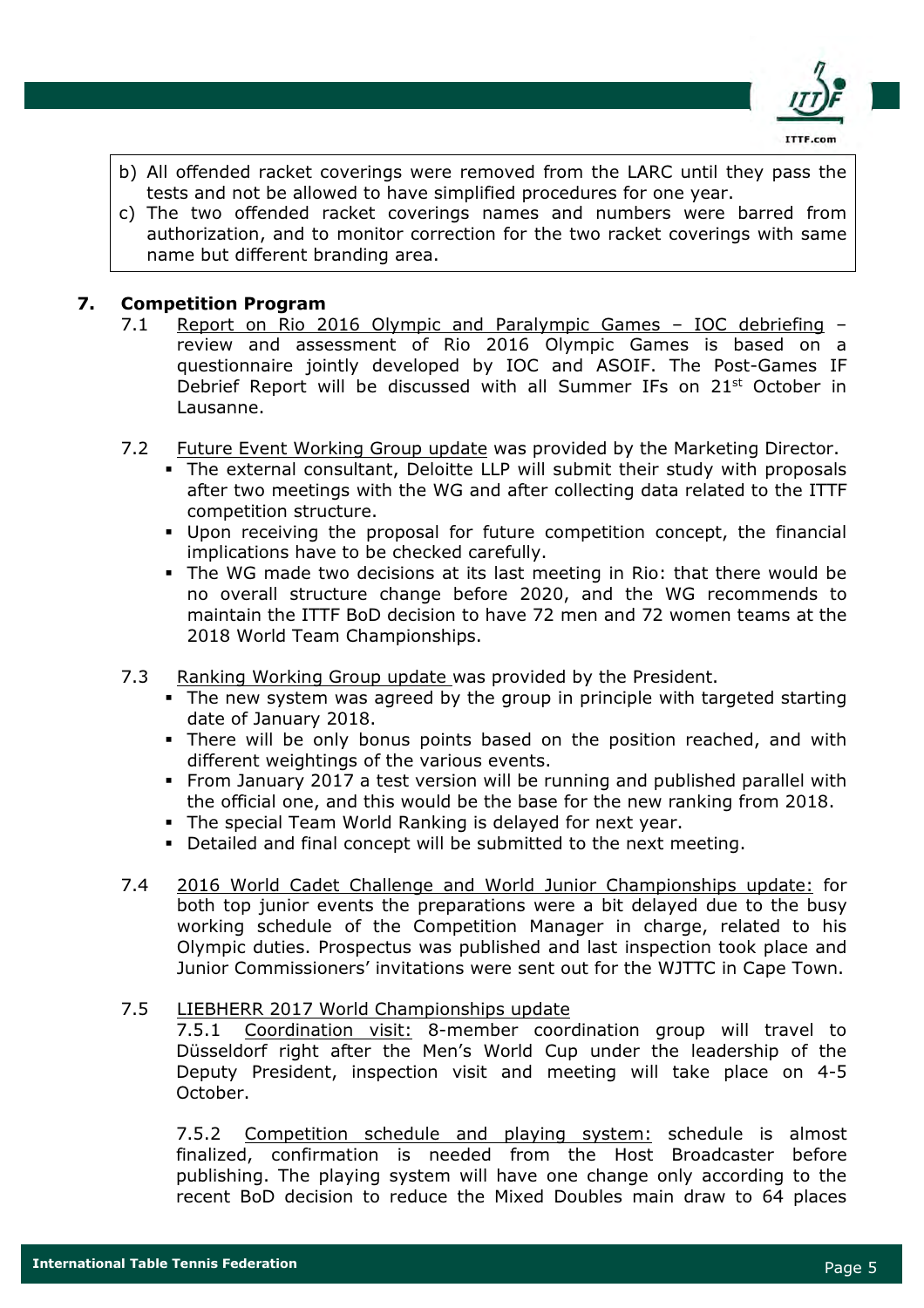

(instead of the previous 128).

#### 7.5.3 ITTF meetings:

The meeting schedule was fixed and communicated to the organizers, with the Annual General Meeting taking place on 31<sup>st</sup> May and the Board of Directors meeting on 2<sup>nd</sup> June 2017.

- 7.5 2018 World Championships qualification system:
	- The ITTF Future Event Working Group agreed at its last meeting and proposed to the EC to have the 72-teams system at the LIEBHERR 2018 World Team Championships in Halmstad/Sweden. This is in line with the 2016 BoD decision earlier this year, which was left open, pending the Working Group's recommendation.
	- The number of teams are final (72 men and 72 women), a decision has to be made on how to allocate the continental (and other quotas) for the 2018 WTTC. The decision has to be made by the ITTF Board of Directors according to the ITTF Handbook regulation 4.1.9.3.
	- The EC discussed the proposal to be submitted the ITTF Board of Directors for its next meeting in 2017, as well as listed the ITTF-Continental Championships, identified for the qualification criteria.
	- The CEO was requested to inform the Continental Federations accordingly and provisionally, with special regard to the upcoming and future events which will take place before the 2017 BoD decision.

# 3-EC-10-2016

The Executive Committee resolved to submit the following proposal to the ITTF Board of Directors for its next meeting in 2017:

- a) To follow the same principle and system of qualification as in 2016, proportionally reducing the number of teams.
- b) Participation is guaranteed for the top 2 finishers of the 4<sup>th</sup> Division in 2016 (teams finishing on  $73<sup>rd</sup>-74<sup>th</sup>$  places).
- c) Latin America and North America are considered as Pan-Am, because the 2017 Pan-Am Championships will serve as the qualification tournament for them.

The CEO was requested to inform the Continental Federation on the qualification system provisionally, noting that it is pending on BoD approval.

#### 7.6 2016, 2017 and 2018 World Cups

- 2016 Men's and Women's World Cup: discussion took place how to avoid that top qualified or invited players withdraw from the title event, which was the case in 2016. It affected negatively especially the Women's World Cup, since the last minute cancellation left the field with 19 players only and without the No.1 seeded player.
- 2017 Men's World Cup: potential hosts in 2018 were asked if they were ready to bid for 2017, only Belgium offered to organize MWC with shorter notice in Liege, the city which already hosted the event in 2005 and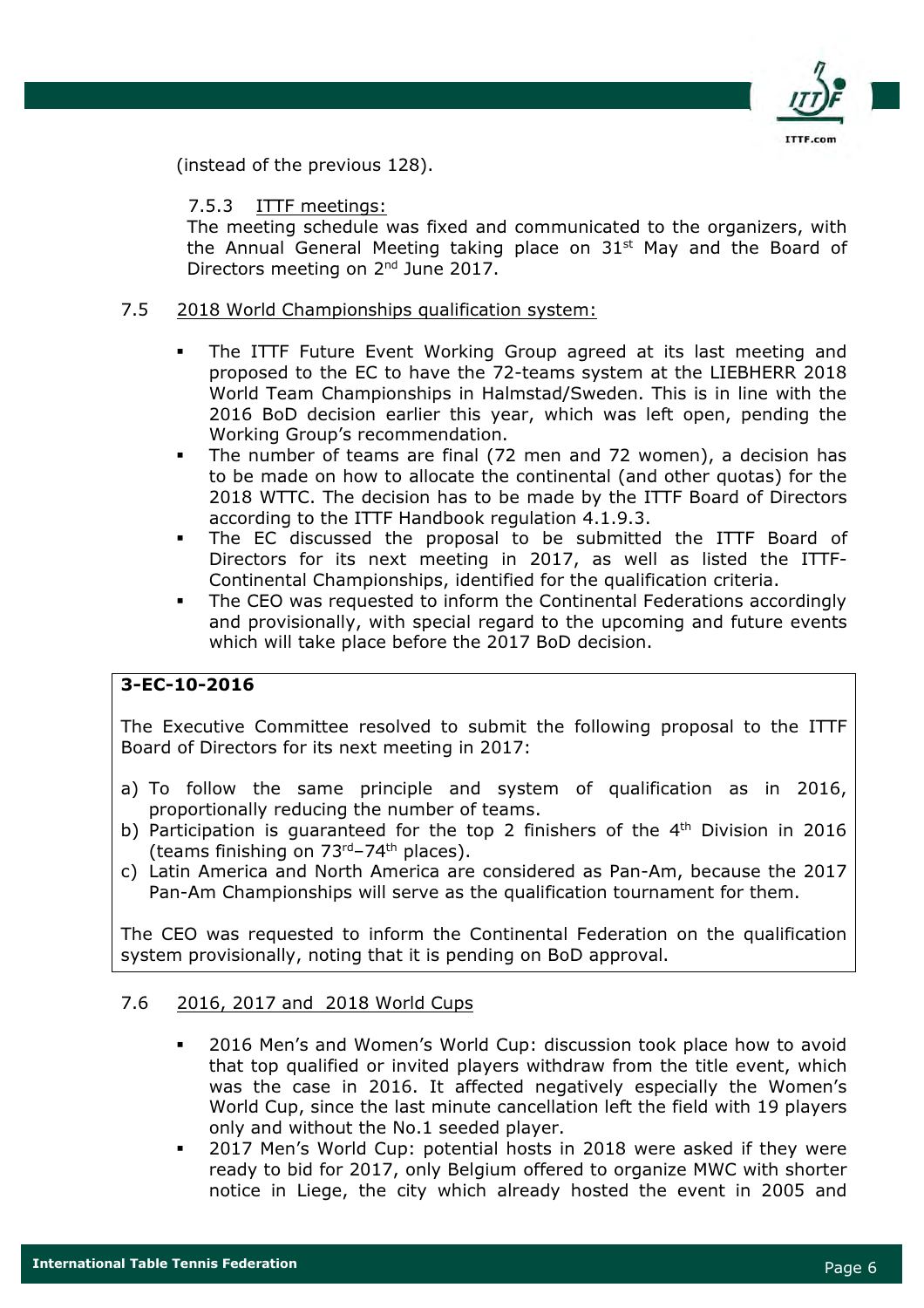

2008. Final and positive confirmation was expected after receiving local support to secure the event financially.

- 2017 Women's World Cup: one bid was received from TT Canada with city of Markham/Toronto, in the venue of the last Pan-American Games.
- 2018 Men's and Women's World Cup: 3 bids remained in contest for the MWC, Germany with city TBD, Brazil with Rio de Janeiro and France with Paris. It was agreed to make a preliminary inspection visit in Paris and to consult the title sponsor, LIEBHERR, before the decision on allocation. No bid was received yet for the WWC.

## 4-EC-10-2016

The Executive Committee resolved to allocate the organization of the LIEBHERR 2017 Men's World Cup to the Belgium TTF in Liege, and the 2017 Women's World Cup to TT Canada in Markham/Toronto.

## 7.7 Net height project

- A third offer was received late with the price quotation of EUR 41,000 (after the two original one with EUR 35,000 and USD 25,000) to implement the AGM resolution (research proposed by the Swiss TTF for net height project to measure with high speed cameras the length between the top of the net and the south pole of the ball during competitions).
- Discussions started with the proposer, the Swiss TTF to look for alternative study with less investment, but bringing the expected result.

#### 8 Marketing and Promotion Program

6.1.4 Tax assessment by Ernst & Young: deferred to item 8.1

- The E&Y tax advisor, Susanne Gantenbein was invited at this point to make a presentation to the EC on Swiss tax assessment of ITTF's envisaged new commercial model.
- The study included a health check of the current commercial structure based on information collected from the ITTF CEO and Operation staff, giving a general overview with special regard to withholding tax and Swiss VAT perspective.
- From the health check a tax analysis of the future structure was presented with the same perspective and with the final conclusion that the situation would not be worse at least, if not even more beneficial.

#### 8.1 ITTF-TMS cooperation – new agreement

- The EC entrusted the President, the Executive Vice President for Finance and the CEO to prepare the contractual termination agreement with TMS on ITTF taking back all its commercial rights as of 1 January 2017.
- It was agreed that the contract draft and possible tax implication if any would be checked with lawyers and with the auditors before signing.
- The EC members received the first contract draft on 18 September, and then the final contract draft on 28 September, after receiving input and comments from lawyers (legal advisor from Canada for TMS, and from Germany for ITTF).
- Annexes attached to the contract have to be finalized by 15 November 2016.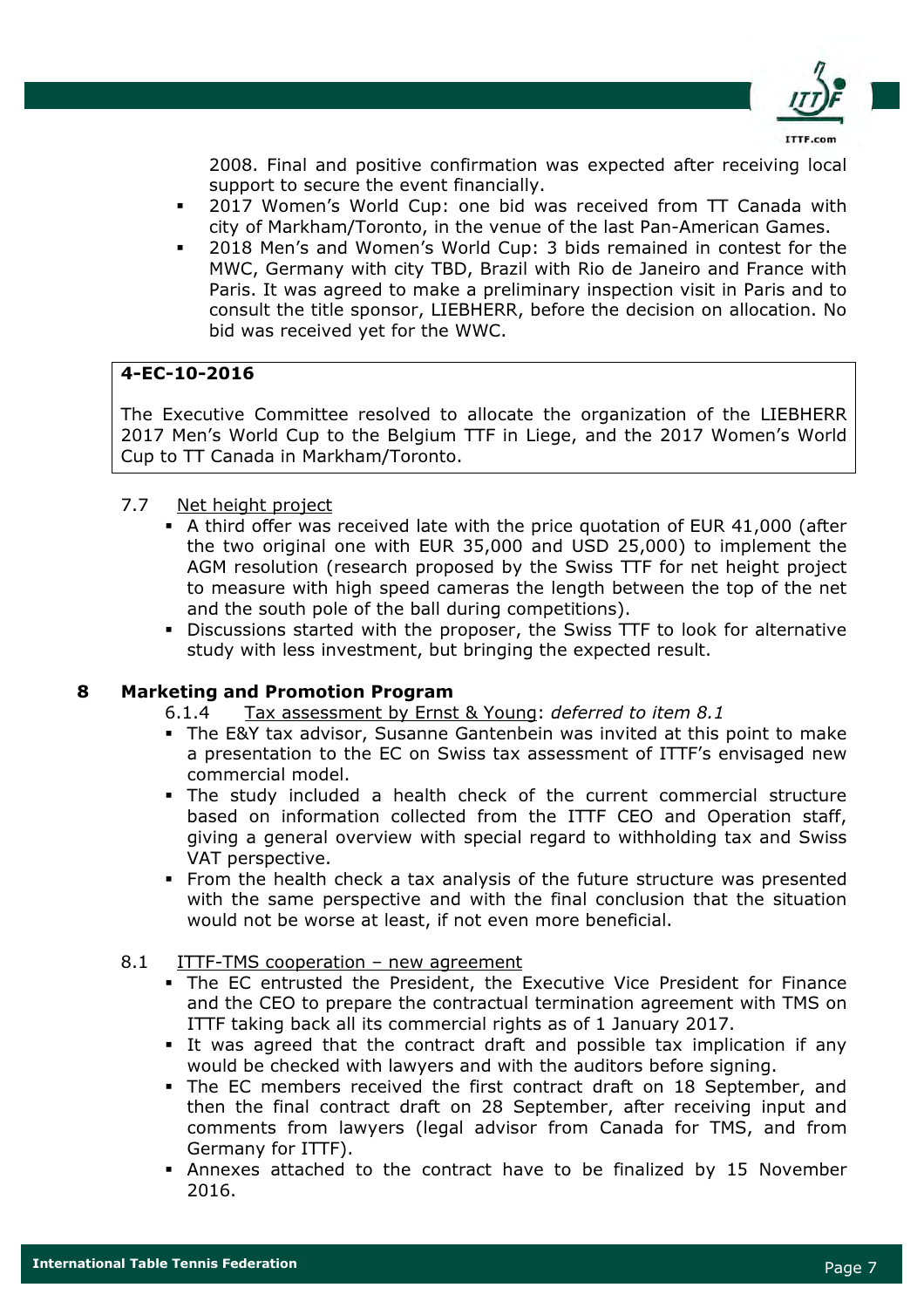

- The ITTF legal advisor, Prof. Dr. Anne Jakob was invited by the President and explained that the contractual termination was not complicated, as parties agreed, and mentioned some minor issues during the negotiations related to the applicable law (Ontario and/or Switzerland); to taking over employees; to the constitutional approval process, etc.
- The ITTF Chair & Honorary President, Adham Sharara who was asked by the President to prepare the original first contract draft – made a presentation to the EC giving an overview of
	- the current status and background on previous negotiations,
	- the motivation for a change,
	- TMS actions,
	- benefit to the ITTF,
	- the negotiation and decision process.

He explained the tight timelines for ITTF to decide (another agency made an offer to TMS), and corrected a few misconceptions and rumors explaining that the ITTF would not pay buy-out fee to TMS if the agreement was approved, but reduces TMS' share to 15% instead of the 25% share if nothing were changed (current rate). The more beneficial share of income on existing contracts gives the ITTF an immediate gain of USD 5 million.

- The importance of the timelines fixed in the contract was also highlighted.
- The President explained that once the contract is signed, the BoD will be informed first about the ITTF-TMS agreement, and all others after, on 10 October the latest. The information has to explain that the ITTF takes back all its commercial rights as of 1 January 2017. He confirmed that 2 TMS staff (Steve Dainton and Kimberly Koh) would have a new contract with ITTF; that the partners have to be assured the ITTF guaranteeing the same service to them as TMS did before.
- The EC thanked TMS for the long-time and successful cooperation.
- In reply to questions, it was confirmed by both parties that it was unlikely that a partner disagrees with TMS relinquishing the rights; that the Continental Marketing Agreements were not part of the termination agreement; that TMS would not compete with ITTF at events where ITTF owns all rights.

#### 5-EC-10-2016

The Executive Committee unanimously approved that the ITTF and TMS enter into a new agreement by which the ITTF takes back all its commercial rights as of 1 January 2017 by terminating the current marketing agreement.

The decision was taken in full agreement with and in attendance of TMS.

The Executive Committee entrusted the President and the Executive Vice President for Finance to sign the termination agreement on 2 October 2016.

#### The detailed overview is attached to these Minutes.

8.2 Star-Awards Gala 2016, ITTF's 90<sup>th</sup> anniversary: there will be 3 players inducted in the Hall of Fame, and the ITTF's 90<sup>th</sup> anniversary will be celebrated with a video film and small memorial gift to all.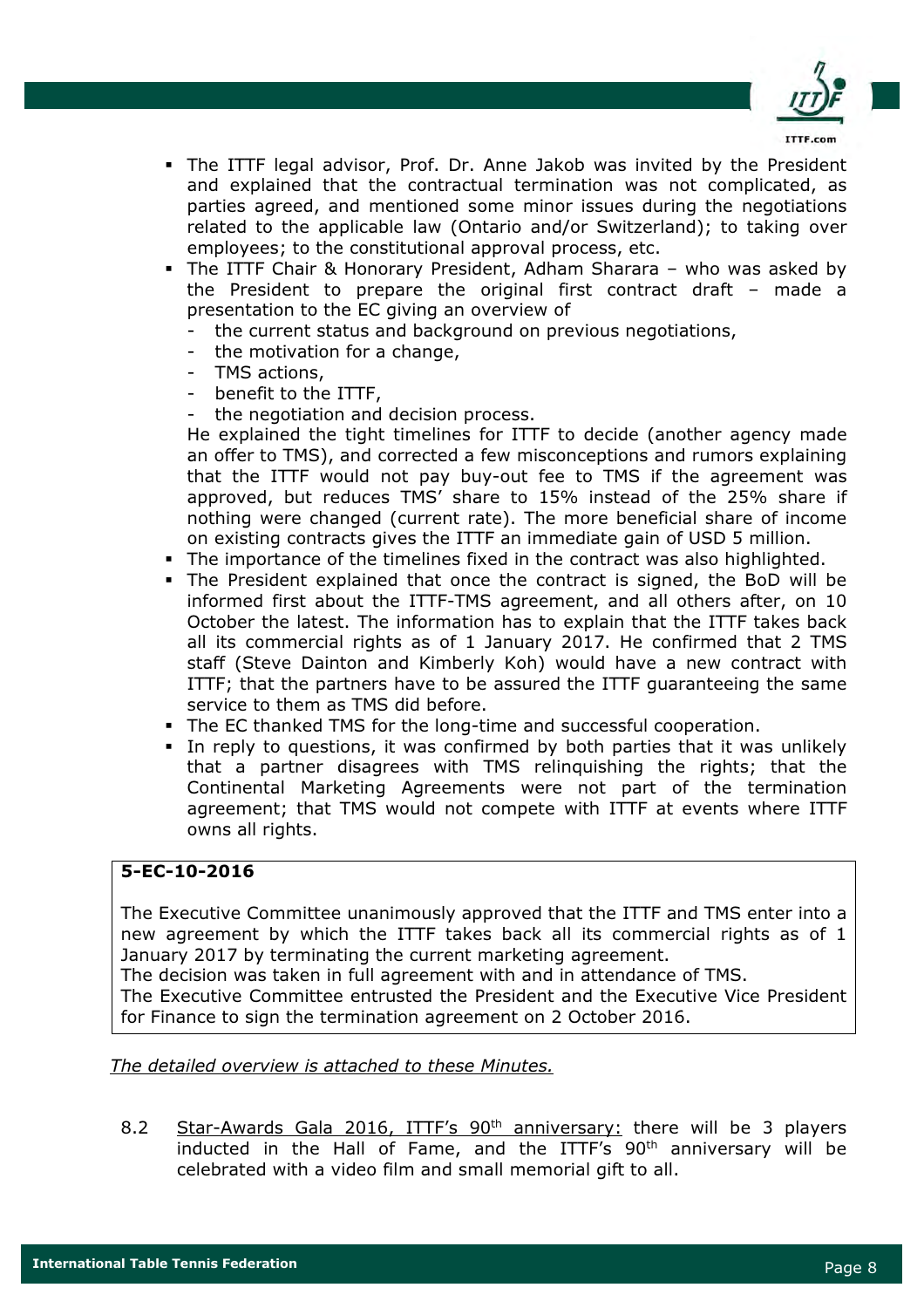

- 8.3 New web-site launch: new web-site was opened with the Olympic page for the Rio 2018 Olympic Games, the tournament section merge is planned for 18 October 2016 and the full transfer is expected to be finished by February 2017.
- 8.4 TTX-urban table tennis: covered under item 2.

## 9 Development, Education & Training Program

- 9.1 Nepal Para TT Project: Following a 6 month evaluation of the 3 year project, involving 6 centers, it was realized that changes were needed in terms of management, coaches and centers to run more effectively this project. Another evaluation will be done in December following these changes.
- 9.2 Rough Diamonds: "Rough Diamonds" training camp is the next step in "ITTF Athlete Development Model" as a bridge between Hopes and WCC and was held at CTTC-Luxembourg in September. Twenty players, representing all continents (universality) and gender balance participated.
- 9.3 International Training Center Network: Applications for 2017 will be released in October.
- 9.4 IOC Athlete Career Pathway (ACP): Vladimir Samsonov and Zoran Primorac attended IOC ACP training in Lausanne in June, with the aim to be responsible for ACP education within ITTF. First ACP education for ITTF will be held at World Junior Championships or World Cadet Challenge or World Tour within 2016.
- 9.5 With the Future in Mind OG to YOG: With the end of quadrennial cycle, "With the Future in Mind" Olympic Solidarity Scholarship program will switch to YOG focus for 2017-18, before reverting to OG 2019-2020. IOC have agreed that there can be some crossover for the most talented athletes.

#### 10 Professional Staff update

- 3 halftime positions were advertised through Global Sports Job in Development and Education & Training, having been understaffed for the last years: Development Projects Officer (DPO), Education & Training Project Officer (ETPO) and Coach Accreditation Scheme Officer (CASO).
- CASO has been delayed to 2017 pending further discussions with online companies.
- For DPO and ETPO 270 applications were received, with many high level from within table tennis, as well as other International Sports Federations, United Nations, and many with Sports Management Masters.
- A quality shortlist was made after analyzing all candidates, with interviews in Rio for those candidates already present there and Skype interviews for others immediately after Rio.
- Daniela Gomes, was unanimously chosen for both positions, by the interview panel comprising Petra Sorling, Glenn Tepper, Leandro Olvech and Polona Cehovin.
- Daniela worked for Portuguese Table Tennis Federation, completed Masters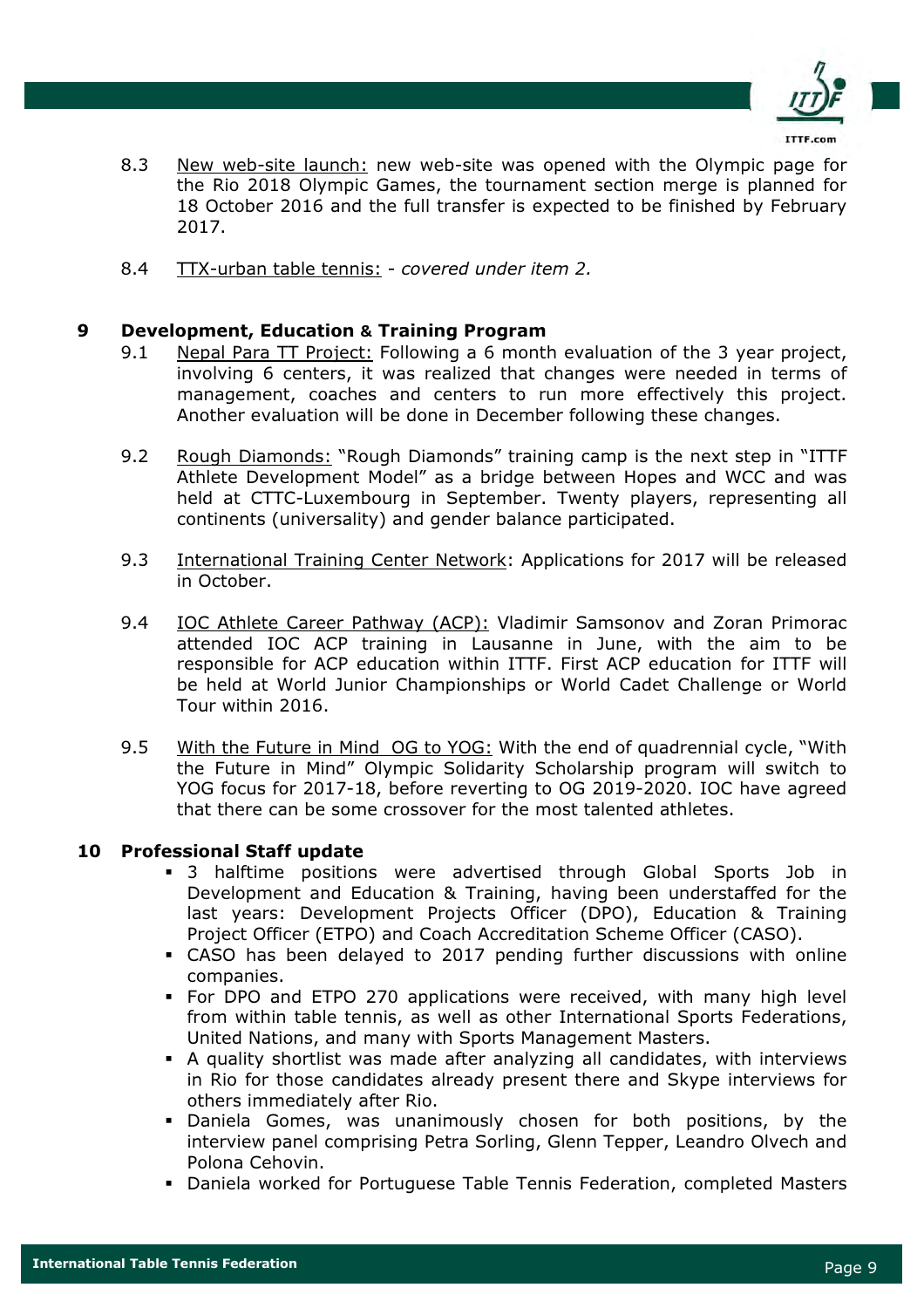

study in Sports Administration in Portugal and in Lausanne, and worked for several years at FISA (International Rowing Federation).

- In transition period she will work halftime ITTF and FISA from 1 October to 31 December, and fulltime from 1 January 2017.
- Habiba Besic (Finance & Administration Manager Lausanne) will be on maternity leave for about 5 months, starting in November, announcement will be sent in due time. Replacement of her duties is planned in-house with the help of the Operations staff in the transition period.
- 11 Athletes Commission report was advanced to be discussed after item 6 on request from AC Chair
	- Compliment was given to Rio organizers, especially to the table tennis Sport Management Team and congratulation was addressed to Ryu Seung Min for his election to the IOC Athletes Commission and becoming IOC member.
	- It was proposed to create Working Group for service rule with the following composition: one EC member (Shi Zhihao - EVP in charge for AC), two athletes appointed by Vladimir Samsonov (AC Chair), one Competition Programme staff, Graeme Ireland (Technical Commissioner), one member from Rules Committee and one from URC.
	- Very low participation at the China Open ITTF World Tour was mentioned and discussion is proposed how to secure top players participation at top events.
	- A new type of plastic ball (made of ABS) was used during the Asia-Europe Challenge match. Definition of plastic allows balls made of different types of material.

# 6-EC-10-2016

The Executive Committee resolved to create a Working Group for service rule with the composition proposed by the Athletes Commission, and requested the Director of Operations to coordinate the Working Group.

# 12 Anti-doping

- 12.1 IPC decision on Russia: due to suspension of the Russian NPC, qualified Russian players finally could not take part in Rio 2016 Paralympic Games. Out of 9 table tennis athletes only few could be replaced because of short time available. The IPC decision does not have an effect on ITTF-para events, as ITTF is non-IPC international federation.
- 12.2 Testing plan for 2017: will be submitted for next meeting, but the concept will be to reduce in-competition tests and to increase out-of-competition tests.
- 12.3 Doping Hearing Panel: the panel has to be composed of medical and legal experts, not holding any position in ITTF. Experts have to be recruited preferably by the end of the year.

#### 13 Any other business

- 13.1 Next EC meeting will take place on 9 December, in Doha, Qatar, in conjunction with the 2016 ITTF World Tour Grand Finals.
- 13.2 Para TT Division had a positive meeting in Rio and discussion opened on possible transformation of the group to committee.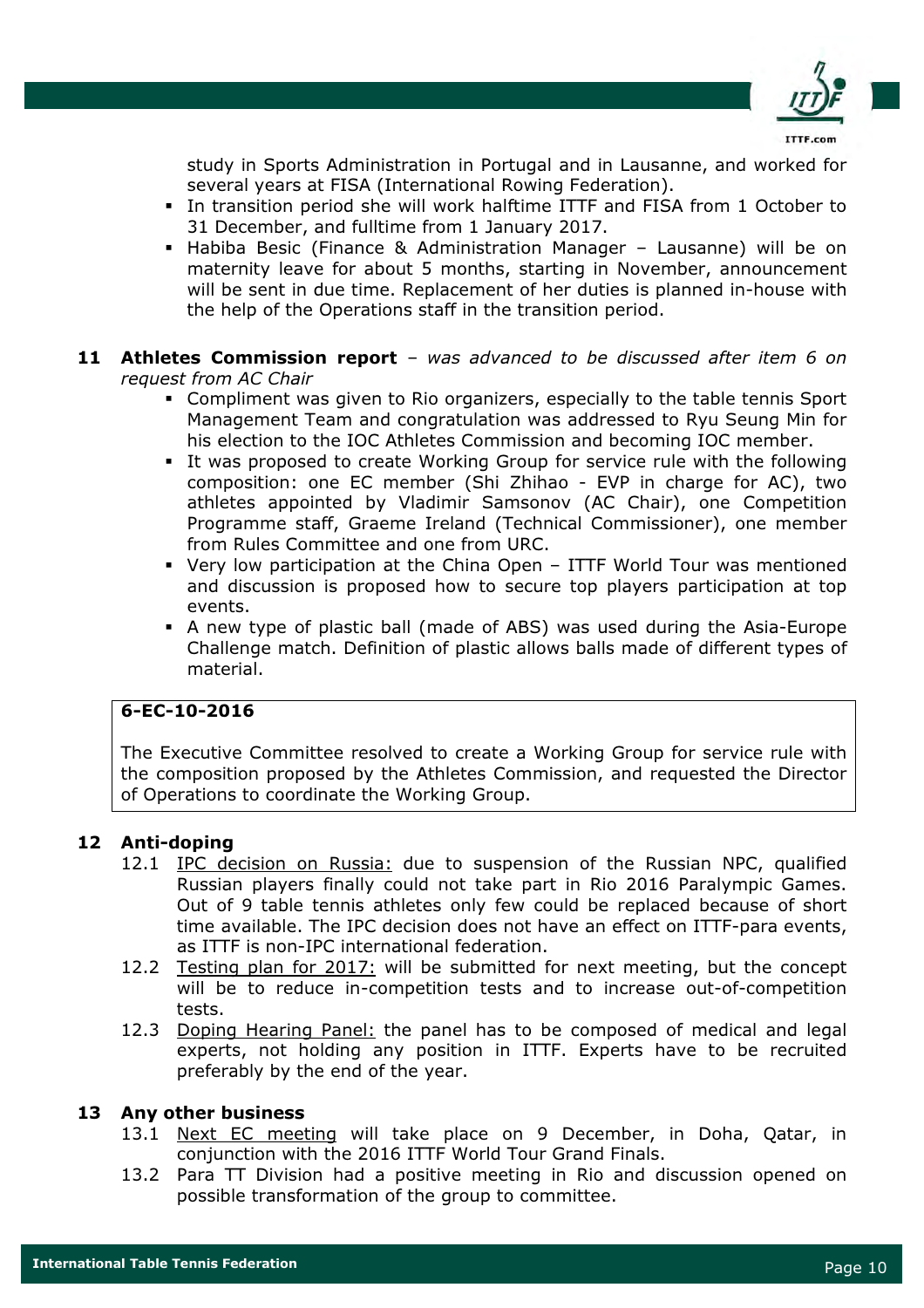

13.3 As an experiment, the URC coordinated to have new clothing, T-shirts of two different colors for the umpires officiating at the Men's World Cup instead of the traditional formal uniform.

# 14 Adjournment

There being no further business, the meeting adjourned at 17h15.

\_\_\_\_\_\_\_\_\_\_\_\_\_\_\_\_\_\_\_\_\_\_\_\_\_\_\_\_\_\_ \_\_\_\_\_\_\_\_\_\_\_\_\_\_\_\_\_\_\_\_\_\_\_\_\_\_

Thomas Weikert **Date** President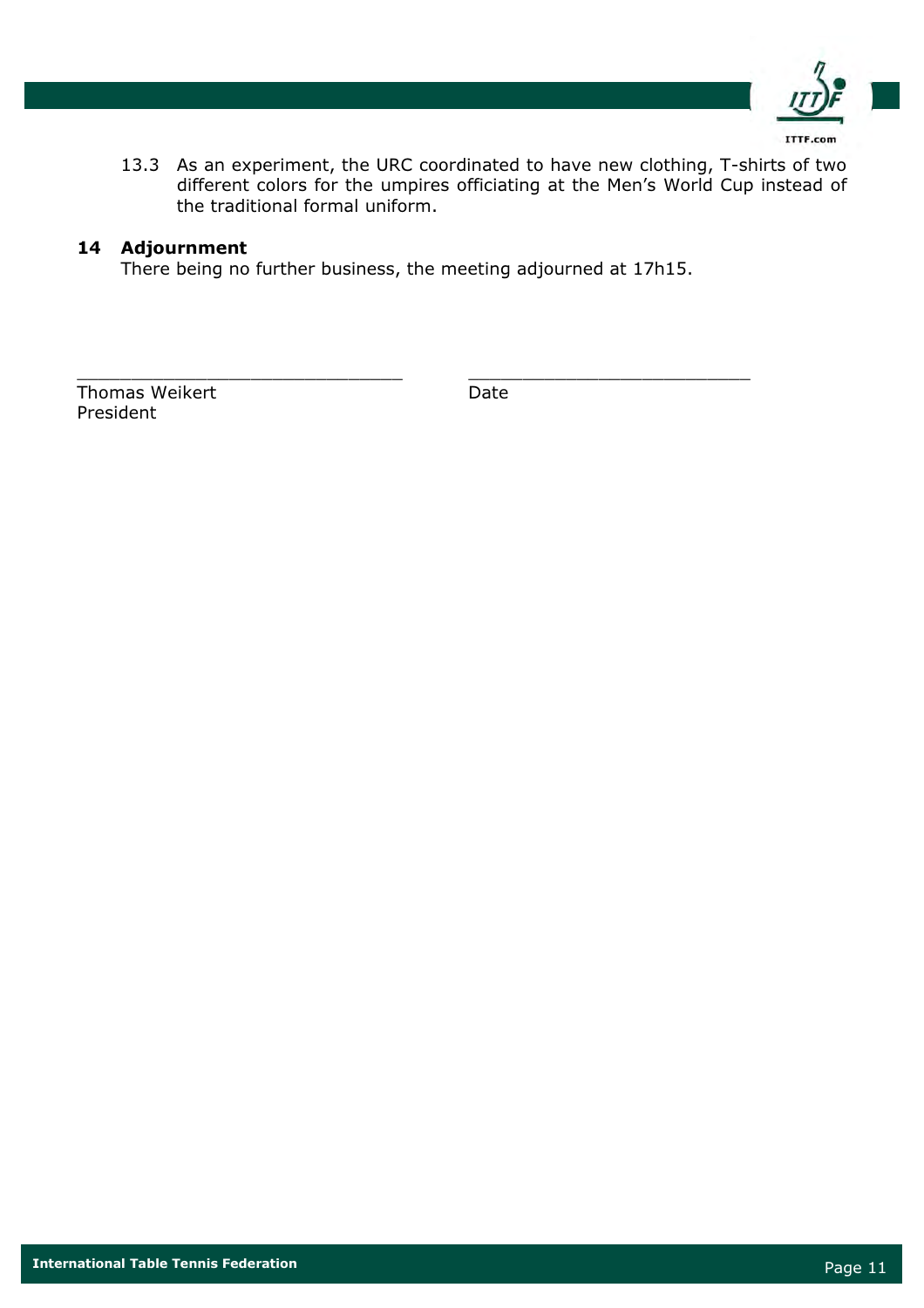

#### Current Status

- The ITTF and TMS have a Marketing Agreement for the period 2015-2020 with an automatic renewal for the period 2021-2024
- TMS has already secured for the period 2017-2020 a total of 22 commercial contracts, already signed by the ITTF, TMS and commercial partners, for an amount of around USD 45 million.
- Three of the secured contracts extend into the period 2021-2024 for an additional amount of more than USD 5 million.
- According to the existing current marketing agreement the income is shared between ITTF (75%) and TMS (25%).
- TMS invoices the commercial partners, services the commercial contracts and implements them.
- TMS receives the payments from the commercial partners and pays the ITTF 75% of the income received every month.
- A detailed Excel sheet is produced and sent by the TMS Managing Director to the ITTF CEO with copy to the President and Executive Vice President (Finance) every month showing the details of the income received for that month.

#### Motivation for Change

- Although the amount secured by TMS for the next 4 years is a record commercial income for the ITTF; it was felt by the ITTF Leadership that the income could be increased.
- One of the main ITTF sponsors, GAC Group of China, announced in July 2015 that they would not renew their sponsorship of the World Tour, representing a substantial loss of income in 2016 and following years for the ITTF and TMS.
- A new sponsor to replace GAC Group was not found by TMS.
- In order to strengthen its position, TMS informed the ITTF that it would try to partner with a top sportsmarketing agency to enhance TMS' ability to increase the commercial income for the ITTF.

#### TMS ACTION

- TMS sought a partnership with one of the world's top sport-marketing agency.
- The agency showed immediate interest, and formal meetings were held and attended by TMS and ITTF officials.
- The agency made a formal 24-page cooperation offer to TMS on 31 July 2016.
- If the offer were accepted, they would implement the existing signed agreements and would seek new commercial agreements for TMS and ITTF.
- TMS would act as either a TT division of the agency or as a consultant to them.
- The agency would hire TT experts from TMS or ITTF to manage the TT commercial section.

#### BENEFIT to ITTF

- The ITTF would benefit from the agency's representation or sub-license through increased income on renewals, new sponsorships and the sponsorship of the World Tour, until 31 December 2024.
- In addition to the above, as of 1 January 2025, ITTF would receive an additional 5% income sharing for a total of 80%.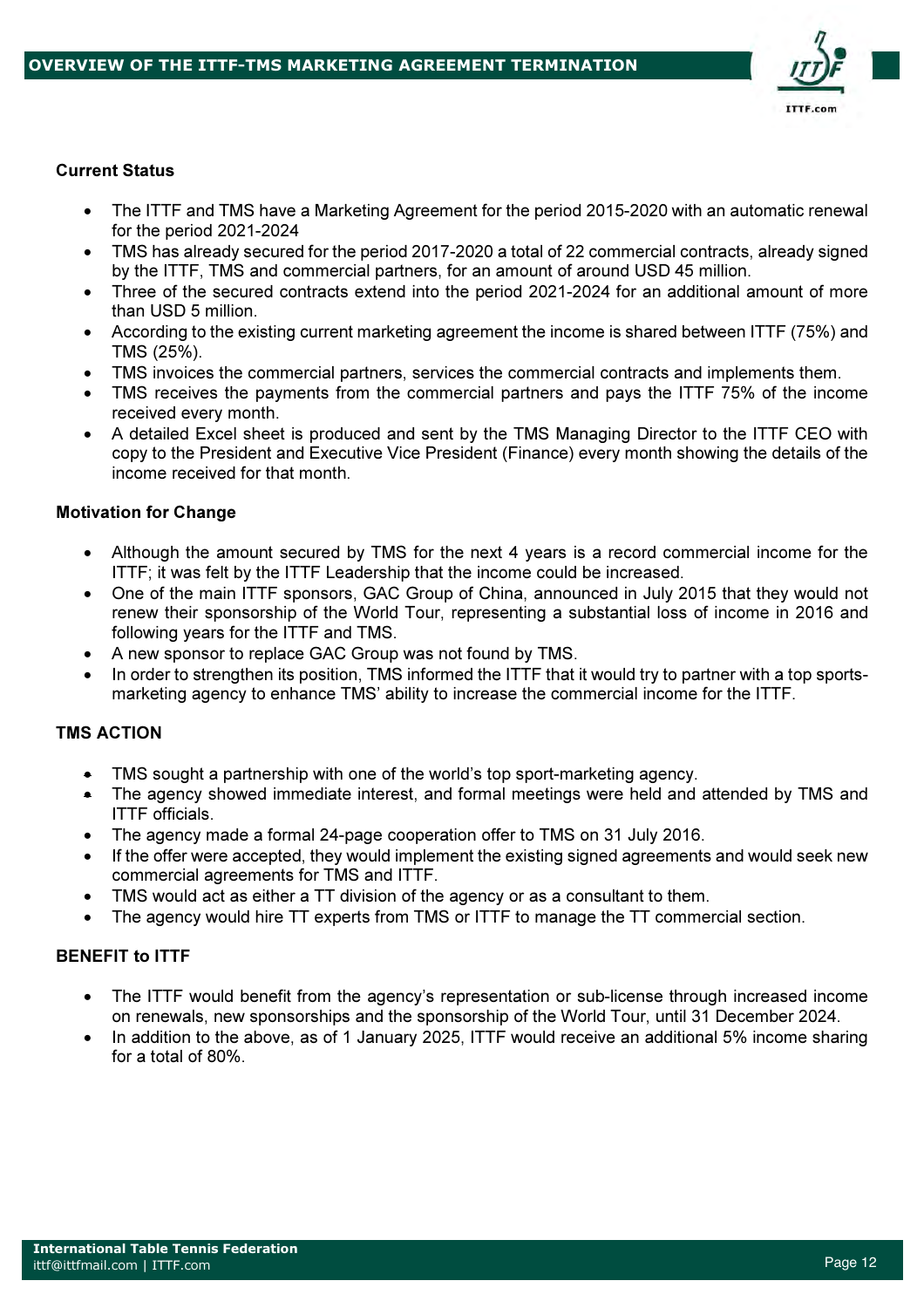

### ITTF OPTION

- ITTF proposed to TMS the option for the ITTF to "take-back" all commercial agreements from TMS.
- TMS was open to this option, but informed the ITTF that negotiations with the agency were at an advanced stage and ITTF needed to make a decision at the Rio Olympic Games (EC Meeting) due to the deadline for the acceptance of the agency's offer to TMS.
- In order for ITTF to take back all its commercial rights from TMS, the existing current agreement between the two parties would need to be terminated.
- The EC meeting in Rio was the deadline for the ITTF to decide if it wished to terminate the TMS agreement.
- If ITTF's EC would not approve the take-back option, TMS would continue its negotiations with the agency with a deadline of 1 October 2016 to conclude an agreement.
- The ITTF President requested from Adham Sharara, ITTF Chair, to prepare an agreement "in principle" for the EC meeting in Rio.
- The agreement was accepted in principle by the EC in Rio.
- The ITTF President requested from Mr. Sharara to prepare a final agreement to be approved and signed at the following EC meeting on 1 October 2016.

#### TERMINATION AGREEMENT

- Mr. Sharara prepared a first draft of the Termination Agreement, referred to as "New Agreement".
- Input to the first draft was provided directly by the ITTF (Thomas Weikert, Petra Sörling and Judit Farago) and by TMS (Anders Thunström and Christian Veronese).
- More drafts were produced based on the provided input, and a final draft was presented to Maître Nicholas Katsepontes (Canadian Lawyer, specializing in contract law) to verify and provide a legal opinion on the validity of the final draft according to Canadian Law because TMS is incorporated in Canada as a not-for-profit corporation.
- A letter by Mr. Katsepontes was provided to the ITTF president on 15 September 2016 confirming that the New Agreement was according to Canadian Law.
- The ITTF president referred the New Agreement to Dr. Anne Jakob (German Lawyer with extensive experience in international sport) for comment.
- Dr. Jakob provided a lot of input to the content of the New Agreement, of which most was incorporated, enhancing the agreement.
- On some items there were differences in opinions, but finally after several drafts a final New Agreement was produced and copies sent to the ITTF EC.
- The final New Agreement is dated 28 September 2016, 19h00 GMT.
- Investigation on the tax implications for ITTF was initiated with the help of the ITTF auditor, Ernst & Young, whose tax expert, Susanne Gantenbein had a meeting in Lausanne with Petra Sörling and Judit Farago, followed by a presentation to the ITTF EC in Saarbrücken on 1 October 2016. The health check and tax analysis had a conclusion that the new structure would not result in higher tax burden compared to the current situation.

#### APPOVAL OF TERMINATION AGREEMENT

- Mr. Katsepontes has provided a new legal opinion letter addressed to the ITTF president, dated 29 September 2016, confirming that the final New Agreement dated 28 September 2016 conforms to Canadian Law.
- The ITTF President sought approval of the New Agreement from the ITTF EC at its meeting on 1 October 2016.
- The termination agreement was approved by the EC and signed by ITTF and TMS on 2 October 2016.
- Consequently a legal opinion letter was received by the ITTF from Dr. Jakob confirming that the executed New Agreement (termination agreement) was according to Swiss Law.